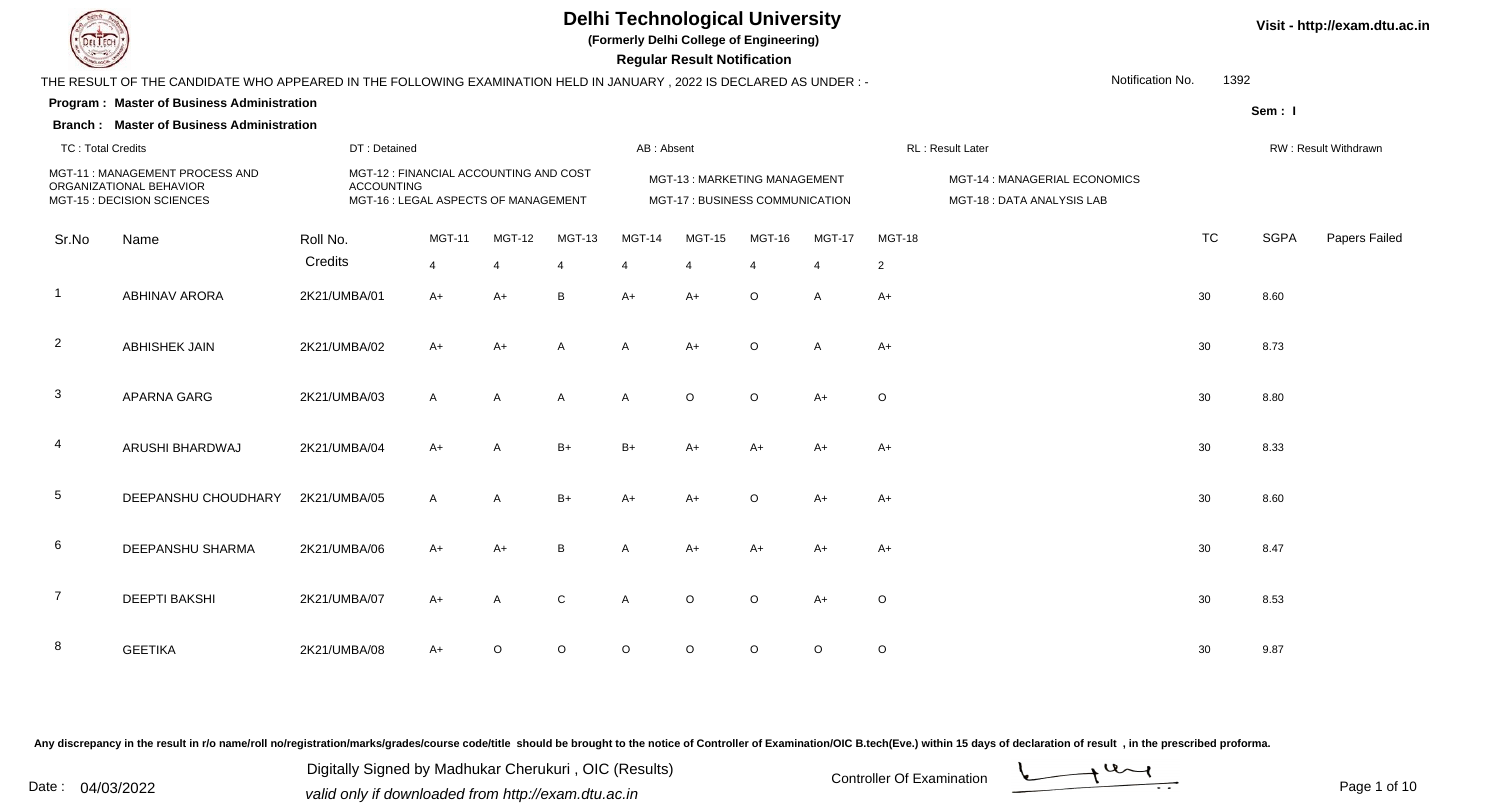

**(Formerly Delhi College of Engineering)**

 **Regular Result Notification**

| <b>Command</b>           |                                                                                                                     |              |                                                                                                     |                |                |         |            | Regular Result Notification |                                                                 |                |                |                                                            |           |             |                      |
|--------------------------|---------------------------------------------------------------------------------------------------------------------|--------------|-----------------------------------------------------------------------------------------------------|----------------|----------------|---------|------------|-----------------------------|-----------------------------------------------------------------|----------------|----------------|------------------------------------------------------------|-----------|-------------|----------------------|
|                          | THE RESULT OF THE CANDIDATE WHO APPEARED IN THE FOLLOWING EXAMINATION HELD IN JANUARY, 2022 IS DECLARED AS UNDER :- |              |                                                                                                     |                |                |         |            |                             |                                                                 |                |                | Notification No.                                           | 1392      |             |                      |
|                          | Program: Master of Business Administration                                                                          |              |                                                                                                     |                |                |         |            |                             |                                                                 |                |                |                                                            |           | Sem: I      |                      |
|                          | <b>Branch: Master of Business Administration</b>                                                                    |              |                                                                                                     |                |                |         |            |                             |                                                                 |                |                |                                                            |           |             |                      |
| <b>TC: Total Credits</b> |                                                                                                                     |              | DT: Detained                                                                                        |                |                |         | AB: Absent |                             |                                                                 |                |                | RL: Result Later                                           |           |             | RW: Result Withdrawn |
|                          | MGT-11: MANAGEMENT PROCESS AND<br>ORGANIZATIONAL BEHAVIOR<br>MGT-15 : DECISION SCIENCES                             |              | MGT-12 : FINANCIAL ACCOUNTING AND COST<br><b>ACCOUNTING</b><br>MGT-16 : LEGAL ASPECTS OF MANAGEMENT |                |                |         |            |                             | MGT-13: MARKETING MANAGEMENT<br>MGT-17 : BUSINESS COMMUNICATION |                |                | MGT-14 : MANAGERIAL ECONOMICS<br>MGT-18: DATA ANALYSIS LAB |           |             |                      |
| Sr.No                    | Name                                                                                                                | Roll No.     |                                                                                                     | <b>MGT-11</b>  | <b>MGT-12</b>  | MGT-13  | MGT-14     | <b>MGT-15</b>               | <b>MGT-16</b>                                                   | <b>MGT-17</b>  | MGT-18         |                                                            | <b>TC</b> | <b>SGPA</b> | Papers Failed        |
|                          |                                                                                                                     | Credits      |                                                                                                     | $\overline{4}$ | 4              | 4       |            | $\overline{4}$              | Δ                                                               | $\overline{4}$ | $\overline{2}$ |                                                            |           |             |                      |
| 9                        | <b>KRITI MAKHIJA</b>                                                                                                | 2K21/UMBA/09 |                                                                                                     | $\mathsf{A}$   | A              | $B+$    | A          | $\circ$                     | A+                                                              | A+             | $\circ$        |                                                            | 30        | 8.53        |                      |
| 10                       | <b>NAMAN SHARMA</b>                                                                                                 | 2K21/UMBA/11 |                                                                                                     | $A+$           | $\overline{A}$ | $\circ$ | $A+$       | $\circ$                     | $\circ$                                                         | $A+$           | A+             |                                                            | 30        | 9.27        |                      |
| 11                       | SAURABH SHAHWALIA                                                                                                   | 2K21/UMBA/14 |                                                                                                     | $\mathsf{A}$   | $\overline{A}$ | $A+$    | A+         | $A+$                        | $A+$                                                            | $B+$           | $A+$           |                                                            | 30        | 8.47        |                      |
| 12                       | SHRADDHA SINGH TOMAR                                                                                                | 2K21/UMBA/15 |                                                                                                     | $A+$           | $A+$           | $B+$    | O          | $\circ$                     | $\circ$                                                         | $A+$           | $\circ$        |                                                            | 30        | 9.20        |                      |
| 13                       | <b>SUMIT DWIVEDI</b>                                                                                                | 2K21/UMBA/16 |                                                                                                     | B              | Α              | B       | A          | $A+$                        | B                                                               | $B+$           | $A+$           |                                                            | 30        | 7.27        |                      |
| 14                       | <b>VEDANT RAWAT</b>                                                                                                 | 2K21/UMBA/17 |                                                                                                     | $A+$           | A              | A       | $B+$       | $A+$                        | A                                                               | B              | $A+$           |                                                            | 30        | 7.93        |                      |
| 15                       | JAHNAVI JINDAL                                                                                                      | 2K21/UMBA/18 |                                                                                                     | A              | $\overline{A}$ | $A+$    | A          | O                           | $A+$                                                            | A              | $A+$           |                                                            | 30        | 8.60        |                      |
| 16                       | <b>SARTHAK MATHUR</b>                                                                                               | 2K21/UMBA/19 |                                                                                                     | $\overline{A}$ | $B+$           | $B+$    | A          | $A+$                        | $\circ$                                                         | Α              | $A+$           |                                                            | 30        | 8.20        |                      |
| 17                       | <b>SIMRAN CHHABRA</b>                                                                                               | 2K21/UMBA/20 |                                                                                                     | A+             | A+             | $B+$    | A          | O                           | $\circ$                                                         | $A+$           | $\circ$        |                                                            | 30        | 8.93        |                      |
|                          |                                                                                                                     |              |                                                                                                     |                |                |         |            |                             |                                                                 |                |                |                                                            |           |             |                      |

Any discrepancy in the result in r/o name/roll no/registration/marks/grades/course code/title should be brought to the notice of Controller of Examination/OIC B.tech(Eve.) within 15 days of declaration of result, in the pr

Date : 04/03/2022 valid only if downloaded from http://exam.dtu.ac.in<br>valid only if downloaded from http://exam.dtu.ac.in Digitally Signed by Madhukar Cherukuri , OIC (Results)

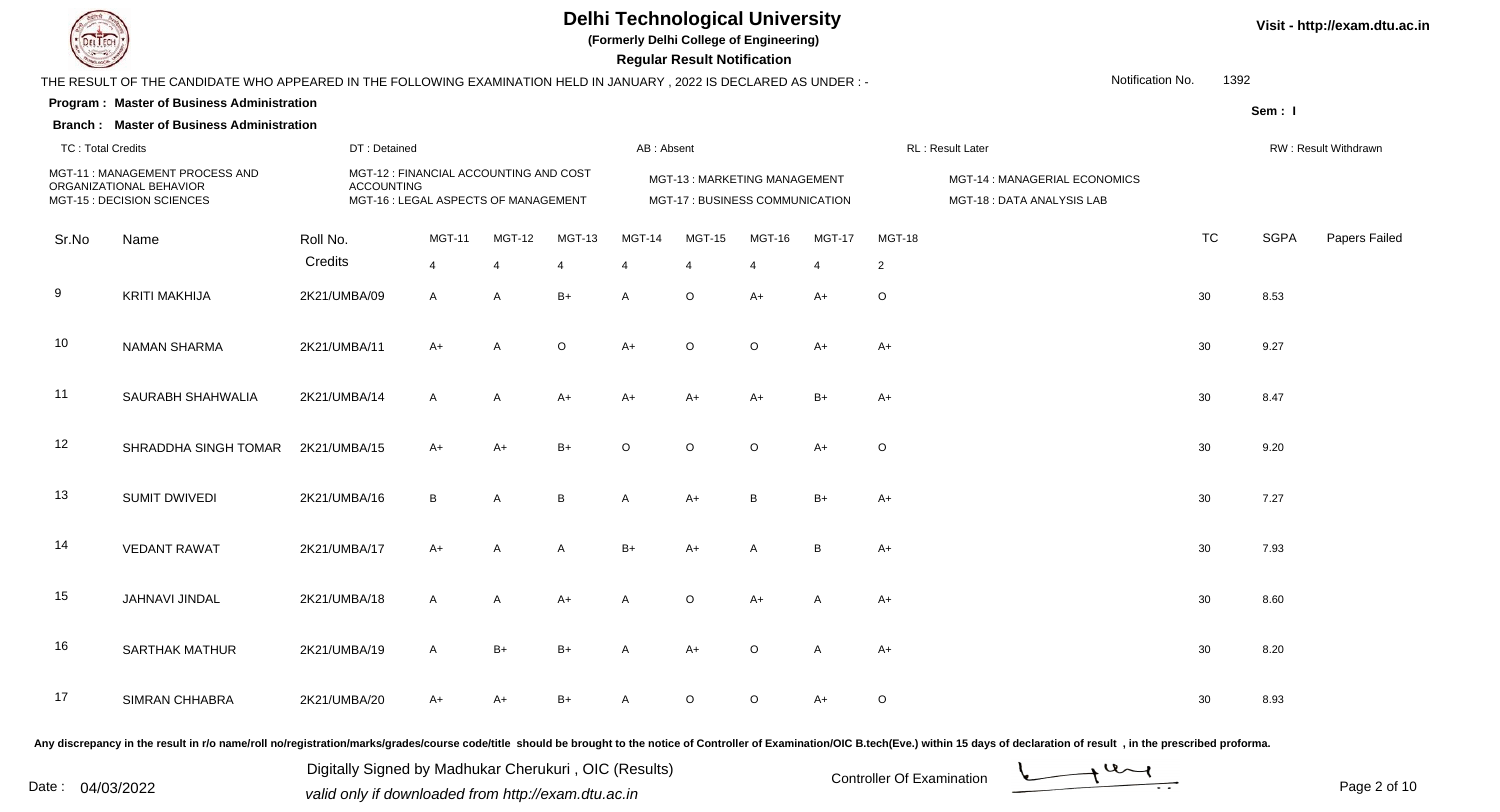

**(Formerly Delhi College of Engineering)**

 **Regular Result Notification**

| <b>Course Legal District Land</b> |                                                                                                                     |              |                                                                                                     |                |               |              | Regular Result Notification                                     |                |                |                |                                                            |           |             |                      |
|-----------------------------------|---------------------------------------------------------------------------------------------------------------------|--------------|-----------------------------------------------------------------------------------------------------|----------------|---------------|--------------|-----------------------------------------------------------------|----------------|----------------|----------------|------------------------------------------------------------|-----------|-------------|----------------------|
|                                   | THE RESULT OF THE CANDIDATE WHO APPEARED IN THE FOLLOWING EXAMINATION HELD IN JANUARY, 2022 IS DECLARED AS UNDER :- |              |                                                                                                     |                |               |              |                                                                 |                |                |                | Notification No.                                           | 1392      |             |                      |
|                                   | Program: Master of Business Administration                                                                          |              |                                                                                                     |                |               |              |                                                                 |                |                |                |                                                            |           | Sem: I      |                      |
|                                   | <b>Branch: Master of Business Administration</b>                                                                    |              |                                                                                                     |                |               |              |                                                                 |                |                |                |                                                            |           |             |                      |
| <b>TC: Total Credits</b>          |                                                                                                                     |              | DT: Detained                                                                                        |                |               | AB: Absent   |                                                                 |                |                |                | RL : Result Later                                          |           |             | RW: Result Withdrawn |
|                                   | MGT-11: MANAGEMENT PROCESS AND<br>ORGANIZATIONAL BEHAVIOR<br>MGT-15 : DECISION SCIENCES                             |              | MGT-12 : FINANCIAL ACCOUNTING AND COST<br><b>ACCOUNTING</b><br>MGT-16 : LEGAL ASPECTS OF MANAGEMENT |                |               |              | MGT-13: MARKETING MANAGEMENT<br>MGT-17 : BUSINESS COMMUNICATION |                |                |                | MGT-14 : MANAGERIAL ECONOMICS<br>MGT-18: DATA ANALYSIS LAB |           |             |                      |
| Sr.No                             | Name                                                                                                                | Roll No.     | <b>MGT-11</b>                                                                                       | <b>MGT-12</b>  | <b>MGT-13</b> | MGT-14       | <b>MGT-15</b>                                                   | <b>MGT-16</b>  | <b>MGT-17</b>  | <b>MGT-18</b>  |                                                            | <b>TC</b> | <b>SGPA</b> | Papers Failed        |
|                                   |                                                                                                                     | Credits      | $\overline{4}$                                                                                      | $\overline{4}$ | 4             | 4            | 4                                                               | $\overline{4}$ | $\overline{4}$ | $\overline{2}$ |                                                            |           |             |                      |
|                                   |                                                                                                                     |              | $A+$                                                                                                | $A+$           | $B+$          | A            | $\circ$                                                         | $\circ$        | $A+$           | O              |                                                            | 30        | 8.93        |                      |
| 18                                | PALAK SINGH                                                                                                         | 2K21/UMBA/21 | $\mathsf{A}$                                                                                        | $\mathsf{A}$   | $B+$          | $\mathsf{A}$ | $\circ$                                                         | $A+$           | $A+$           | $\circ$        |                                                            | 30        | 8.53        |                      |
| 19                                | SNIGDHA BANERJEE                                                                                                    | 2K21/UMBA/22 | A                                                                                                   | A              | $\mathsf{A}$  | $A+$         | $\circ$                                                         | $A+$           | A              | O              |                                                            | 30        | 8.67        |                      |
| 20                                | <b>TANISHQ UDAI SINGH</b>                                                                                           | 2K21/UMBA/23 | $\mathsf{A}$                                                                                        | A              | $A+$          | $A+$         | $\circ$                                                         | O              | $A+$           | $A+$           |                                                            | 30        | 9.00        |                      |
| 21                                | ANCHAL GUPTA                                                                                                        | 2K21/UMBA/24 | A                                                                                                   | $A+$           | $A+$          | $A+$         | $\circ$                                                         | $\circ$        | $A+$           | $\circ$        |                                                            | 30        | 9.20        |                      |
| 22                                | RIYA JAIN                                                                                                           | 2K21/UMBA/25 | A                                                                                                   | $\mathsf{A}$   | A             | $\mathsf{A}$ | $\circ$                                                         | $\circ$        | $A+$           | O              |                                                            | 30        | 8.80        |                      |
| 23                                | <b>CHIRAG ARORA</b>                                                                                                 | 2K21/UMBA/26 | A                                                                                                   | A+             | $\, {\bf B}$  | A            | $\circ$                                                         | $\circ$        | A              | A+             |                                                            | 30        | 8.47        |                      |
| 24                                | SHUBHAM SHARMA                                                                                                      | 2K21/UMBA/27 | $\mathsf{A}$                                                                                        | $A+$           | $A+$          | A            | $\circ$                                                         | $\circ$        | A              | $A+$           |                                                            | 30        | 8.87        |                      |
| 25                                | <b>MANAN NARANG</b>                                                                                                 | 2K21/UMBA/28 | $\mathsf{A}$                                                                                        | A+             | A             | $A+$         | $\circ$                                                         | $\circ$        | A              | A+             |                                                            | 30        | 8.87        |                      |
|                                   |                                                                                                                     |              |                                                                                                     |                |               |              |                                                                 |                |                |                |                                                            |           |             |                      |

Any discrepancy in the result in r/o name/roll no/registration/marks/grades/course code/title should be brought to the notice of Controller of Examination/OIC B.tech(Eve.) within 15 days of declaration of result, in the pr

Date : 04/03/2022 valid only if downloaded from http://exam.dtu.ac.in<br>valid only if downloaded from http://exam.dtu.ac.in Digitally Signed by Madhukar Cherukuri , OIC (Results)

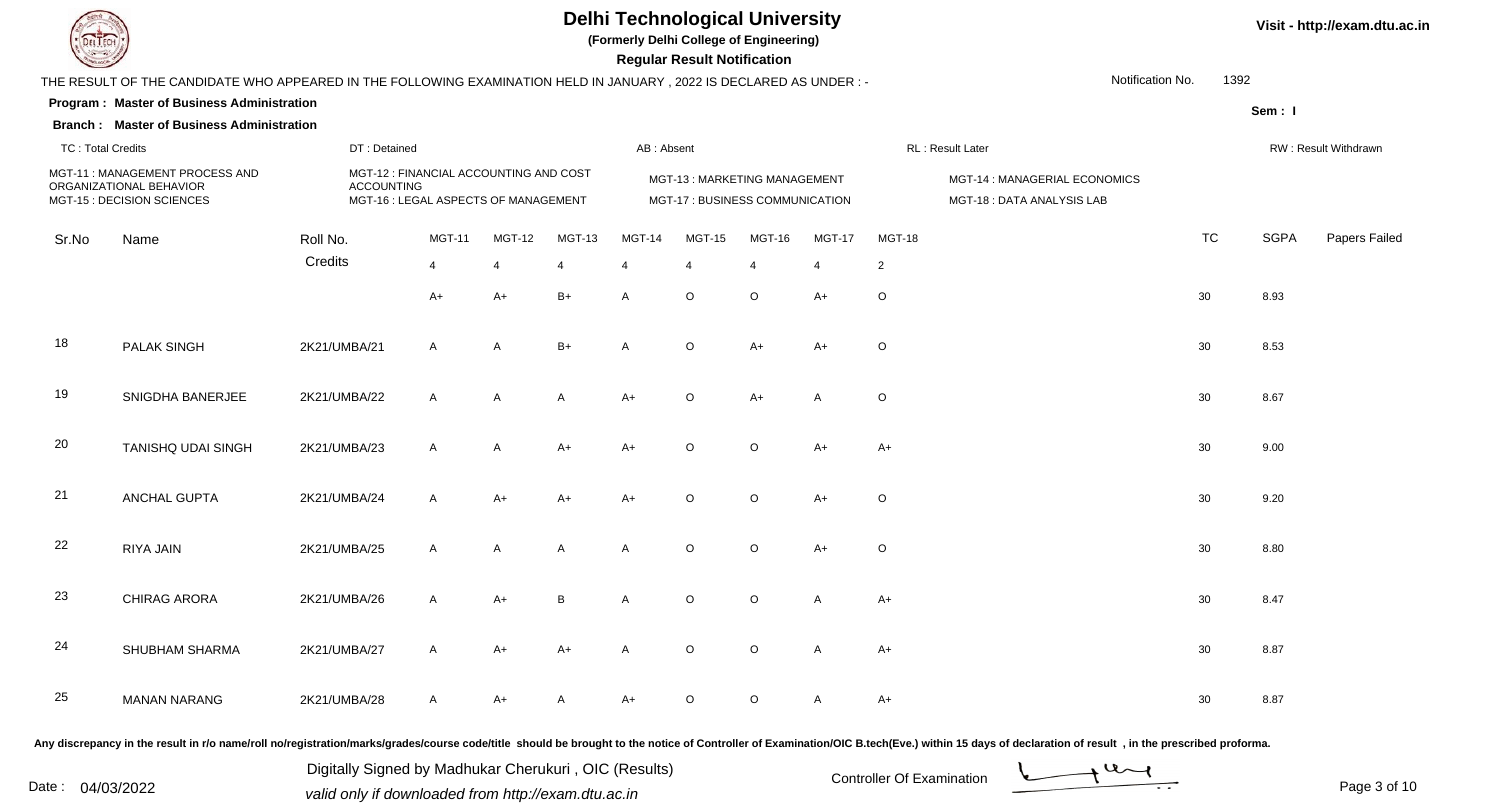

**(Formerly Delhi College of Engineering)**

 **Regular Result Notification**

| <b>Course Line</b>       |                                                                                                                     |              |                                                                                                     |                |               |               |                | Regular Result Notification                                            |               |                |                |                                                            |                          |             |                      |
|--------------------------|---------------------------------------------------------------------------------------------------------------------|--------------|-----------------------------------------------------------------------------------------------------|----------------|---------------|---------------|----------------|------------------------------------------------------------------------|---------------|----------------|----------------|------------------------------------------------------------|--------------------------|-------------|----------------------|
|                          | THE RESULT OF THE CANDIDATE WHO APPEARED IN THE FOLLOWING EXAMINATION HELD IN JANUARY, 2022 IS DECLARED AS UNDER :- |              |                                                                                                     |                |               |               |                |                                                                        |               |                |                |                                                            | Notification No.<br>1392 |             |                      |
|                          | <b>Program: Master of Business Administration</b>                                                                   |              |                                                                                                     |                |               |               |                |                                                                        |               |                |                |                                                            |                          | Sem: I      |                      |
|                          | <b>Branch: Master of Business Administration</b>                                                                    |              |                                                                                                     |                |               |               |                |                                                                        |               |                |                |                                                            |                          |             |                      |
| <b>TC: Total Credits</b> |                                                                                                                     |              | DT: Detained                                                                                        |                |               |               | AB: Absent     |                                                                        |               |                |                | RL: Result Later                                           |                          |             | RW: Result Withdrawn |
|                          | MGT-11: MANAGEMENT PROCESS AND<br>ORGANIZATIONAL BEHAVIOR<br>MGT-15 : DECISION SCIENCES                             |              | MGT-12 : FINANCIAL ACCOUNTING AND COST<br><b>ACCOUNTING</b><br>MGT-16 : LEGAL ASPECTS OF MANAGEMENT |                |               |               |                | <b>MGT-13: MARKETING MANAGEMENT</b><br>MGT-17 : BUSINESS COMMUNICATION |               |                |                | MGT-14 : MANAGERIAL ECONOMICS<br>MGT-18: DATA ANALYSIS LAB |                          |             |                      |
| Sr.No                    | Name                                                                                                                | Roll No.     |                                                                                                     | <b>MGT-11</b>  | <b>MGT-12</b> | <b>MGT-13</b> | <b>MGT-14</b>  | <b>MGT-15</b>                                                          | <b>MGT-16</b> | <b>MGT-17</b>  | <b>MGT-18</b>  |                                                            | <b>TC</b>                | <b>SGPA</b> | Papers Failed        |
|                          |                                                                                                                     | Credits      |                                                                                                     | $\overline{4}$ | 4             | 4             | $\overline{4}$ | $\overline{4}$                                                         | 4             | $\overline{4}$ | $\overline{2}$ |                                                            |                          |             |                      |
|                          |                                                                                                                     |              |                                                                                                     | $\overline{A}$ | $A+$          | A             | $A+$           | $\circ$                                                                | $\circ$       | $\overline{A}$ | $A+$           |                                                            | 30                       | 8.87        |                      |
| 26                       | SAKSHI SHARMA                                                                                                       | 2K21/UMBA/29 |                                                                                                     | $\mathsf{A}$   | A             | A             | $A+$           | $A+$                                                                   | $\circ$       | $A+$           | $A+$           |                                                            | 30                       | 8.73        |                      |
| 27                       | ATHUL T UTHAMAN                                                                                                     | 2K21/UMBA/30 |                                                                                                     | $\mathsf{A}$   | $\mathsf{A}$  | $B+$          | A+             | $A+$                                                                   | $\circ$       | $\mathsf{A}$   | $A+$           |                                                            | 30                       | 8.47        |                      |
| 28                       | PIYUSH SHARMA                                                                                                       | 2K21/UMBA/32 |                                                                                                     | $\mathsf{A}$   | A             | B             | A              | A+                                                                     | $\circ$       | $A+$           | $A+$           |                                                            | 30                       | 8.33        |                      |
| 29                       | <b>ALISHA GUPTA</b>                                                                                                 | 2K21/UMBA/34 |                                                                                                     | $\mathsf{A}$   | A             | $A+$          | O              | $\circ$                                                                | $\circ$       | $\circ$        | $\circ$        |                                                            | 30                       | 9.33        |                      |
| 30                       | RAJ HARSH                                                                                                           | 2K21/UMBA/35 |                                                                                                     | $\mathsf F$    | A             | B             | A              | O                                                                      | $A+$          | $A+$           | $\circ$        |                                                            | 26                       | 7.33        | <b>MGT-11</b>        |
| 31                       | <b>ABHIJAY SINGH</b>                                                                                                | 2K21/UMBA/36 |                                                                                                     | $\mathsf{A}$   | A             | P             | A              | A+                                                                     | $\circ$       | $A+$           | $\circ$        |                                                            | 30                       | 8.13        |                      |
| 32                       | <b>NOOR SABA</b>                                                                                                    | 2K21/UMBA/37 |                                                                                                     | $\mathsf{A}$   | A             | A             | $A+$           | $A+$                                                                   | $A+$          | $A+$           | $\circ$        |                                                            | 30                       | 8.67        |                      |
| 33                       | LAKSHIKA CHAWLA                                                                                                     | 2K21/UMBA/38 |                                                                                                     | A+             | A+            | $B+$          | A              | $\circ$                                                                | $\circ$       | $A+$           | $\circ$        |                                                            | 30                       | 8.93        |                      |

Any discrepancy in the result in r/o name/roll no/registration/marks/grades/course code/title should be brought to the notice of Controller of Examination/OIC B.tech(Eve.) within 15 days of declaration of result, in the pr

Date : 04/03/2022 valid only if downloaded from http://exam.dtu.ac.in<br>
Date : 04/03/2022 valid only if downloaded from http://exam.dtu.ac.in

Digitally Signed by Madhukar Cherukuri , OIC (Results)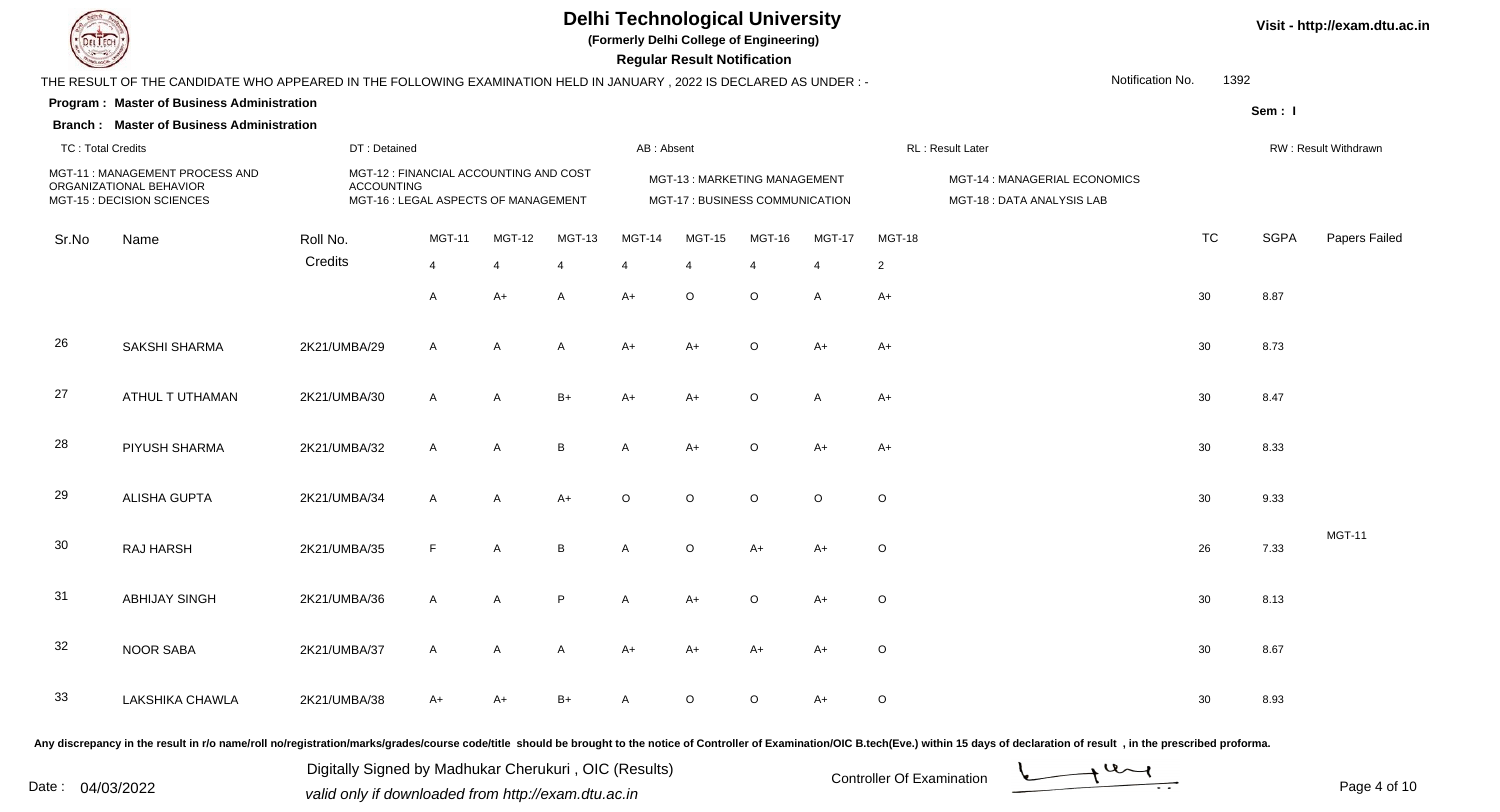

**(Formerly Delhi College of Engineering)**

 **Regular Result Notification**

| $\sim$                   |                                                                                                                     |              |                                                                                                     |               |                |                       | Regular Result Notification                                     |                       |                |                |                                                            |           |             |                      |
|--------------------------|---------------------------------------------------------------------------------------------------------------------|--------------|-----------------------------------------------------------------------------------------------------|---------------|----------------|-----------------------|-----------------------------------------------------------------|-----------------------|----------------|----------------|------------------------------------------------------------|-----------|-------------|----------------------|
|                          | THE RESULT OF THE CANDIDATE WHO APPEARED IN THE FOLLOWING EXAMINATION HELD IN JANUARY, 2022 IS DECLARED AS UNDER :- |              |                                                                                                     |               |                |                       |                                                                 |                       |                |                | Notification No.                                           | 1392      |             |                      |
|                          | Program: Master of Business Administration<br><b>Branch: Master of Business Administration</b>                      |              |                                                                                                     |               |                |                       |                                                                 |                       |                |                |                                                            |           | Sem: I      |                      |
| <b>TC: Total Credits</b> |                                                                                                                     |              | DT: Detained                                                                                        |               |                | AB: Absent            |                                                                 |                       |                |                | RL: Result Later                                           |           |             | RW: Result Withdrawn |
|                          | MGT-11: MANAGEMENT PROCESS AND<br>ORGANIZATIONAL BEHAVIOR<br>MGT-15 : DECISION SCIENCES                             |              | MGT-12 : FINANCIAL ACCOUNTING AND COST<br><b>ACCOUNTING</b><br>MGT-16 : LEGAL ASPECTS OF MANAGEMENT |               |                |                       | MGT-13: MARKETING MANAGEMENT<br>MGT-17 : BUSINESS COMMUNICATION |                       |                |                | MGT-14 : MANAGERIAL ECONOMICS<br>MGT-18: DATA ANALYSIS LAB |           |             |                      |
| Sr.No                    | Name                                                                                                                | Roll No.     | <b>MGT-11</b>                                                                                       | <b>MGT-12</b> | <b>MGT-13</b>  | <b>MGT-14</b>         | <b>MGT-15</b>                                                   | <b>MGT-16</b>         | <b>MGT-17</b>  | <b>MGT-18</b>  |                                                            | <b>TC</b> | <b>SGPA</b> | Papers Failed        |
|                          |                                                                                                                     | Credits      | $\overline{4}$                                                                                      | 4             | $\overline{4}$ | $\boldsymbol{\Delta}$ | 4                                                               | $\boldsymbol{\Delta}$ | $\overline{4}$ | $\overline{c}$ |                                                            |           |             |                      |
|                          |                                                                                                                     |              | $A+$                                                                                                | A+            | $B+$           | A                     | O                                                               | $\circ$               | $A+$           | $\circ$        |                                                            | 30        | 8.93        |                      |
| 34                       | CHANCHAL                                                                                                            | 2K21/UMBA/39 | $\mathsf{A}$                                                                                        | $A+$          | $B+$           | $\mathsf{A}$          | $A+$                                                            | $\circ$               | $A+$           | $\circ$        |                                                            | 30        | 8.67        |                      |
| 35                       | <b>AMAN BAGHEL</b>                                                                                                  | 2K21/UMBA/40 | $\mathsf{A}$                                                                                        | $A+$          | $\mathsf O$    | A+                    | A+                                                              | $A+$                  | $A+$           | $A+$           |                                                            | 30        | 9.00        |                      |
| 36                       | <b>MUSKAN SINGH</b>                                                                                                 | 2K21/UMBA/41 | $\mathsf{A}$                                                                                        | A             | В              | A                     | $\circ$                                                         | $\circ$               | $A+$           | $\circ$        |                                                            | 30        | 8.53        |                      |
| 37                       | <b>HRITHIK GANDHI</b>                                                                                               | 2K21/UMBA/42 | $\mathsf{A}$                                                                                        | A+            | $B+$           | A+                    | $A+$                                                            | $\circ$               | $A+$           | $A+$           |                                                            | 30        | 8.73        |                      |
| 38                       | <b>GAURAV</b>                                                                                                       | 2K21/UMBA/43 | $B+$                                                                                                | A             | В              | A                     | $A+$                                                            | $A+$                  | $A+$           | $A+$           |                                                            | 30        | 8.07        |                      |
| 39                       | <b>LAKSHAY KHATTAR</b>                                                                                              | 2K21/UMBA/44 | $B+$                                                                                                | F             | $B+$           | $A+$                  | A+                                                              | $\circ$               | $A+$           | $A+$           |                                                            | 26        | 7.40        | MGT-12,              |
| 40                       | SURBHI GUPTA                                                                                                        | 2K21/UMBA/45 | $\mathsf{A}$                                                                                        | F             | $\mathbf C$    | A                     | $A+$                                                            | $A+$                  | $A+$           | $\circ$        |                                                            | 26        | 7.07        | MGT-12,              |
| 41                       | YASH JAIN                                                                                                           | 2K21/UMBA/46 | $\mathsf{A}$                                                                                        | A+            | $B+$           | A+                    | A+                                                              | $A+$                  | $\overline{A}$ | $\circ$        |                                                            | 30        | 8.53        |                      |
|                          |                                                                                                                     |              |                                                                                                     |               |                |                       |                                                                 |                       |                |                |                                                            |           |             |                      |

Any discrepancy in the result in r/o name/roll no/registration/marks/grades/course code/title should be brought to the notice of Controller of Examination/OIC B.tech(Eve.) within 15 days of declaration of result, in the pr

Date : 04/03/2022 valid only if downloaded from http://exam.dtu.ac.in<br>
Date : 04/03/2022 valid only if downloaded from http://exam.dtu.ac.in

Digitally Signed by Madhukar Cherukuri , OIC (Results)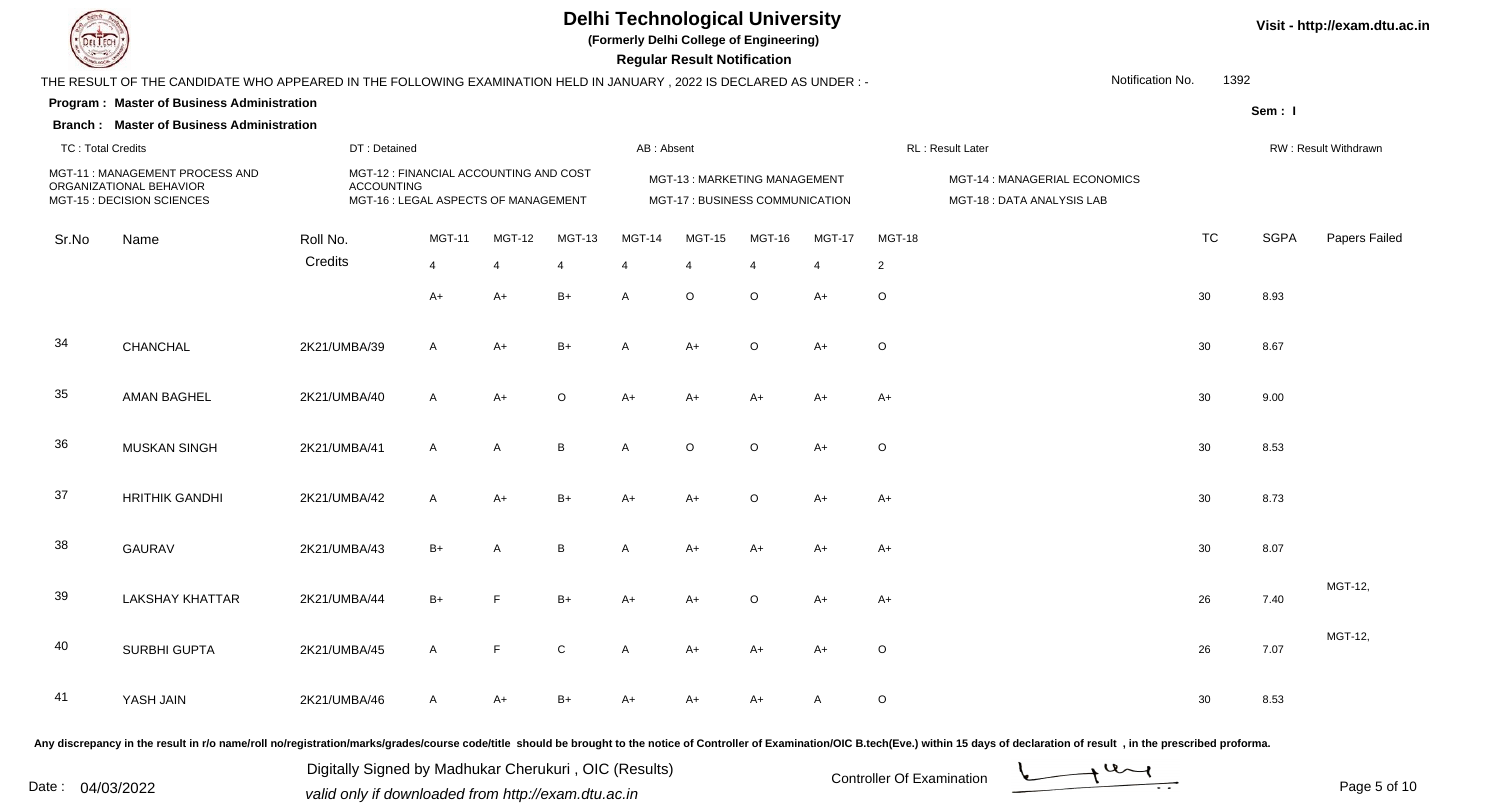

**(Formerly Delhi College of Engineering)**

 **Regular Result Notification**

| $\sim$                   |                                                                                                                     |                   |                                                                                |                          |                |               | Regular Result Notification                                     |                         |                |                |                                                            |           |             |                      |
|--------------------------|---------------------------------------------------------------------------------------------------------------------|-------------------|--------------------------------------------------------------------------------|--------------------------|----------------|---------------|-----------------------------------------------------------------|-------------------------|----------------|----------------|------------------------------------------------------------|-----------|-------------|----------------------|
|                          | THE RESULT OF THE CANDIDATE WHO APPEARED IN THE FOLLOWING EXAMINATION HELD IN JANUARY, 2022 IS DECLARED AS UNDER :- |                   |                                                                                |                          |                |               |                                                                 |                         |                |                | Notification No.                                           | 1392      |             |                      |
|                          | Program: Master of Business Administration<br><b>Branch: Master of Business Administration</b>                      |                   |                                                                                |                          |                |               |                                                                 |                         |                |                |                                                            |           | Sem: I      |                      |
| <b>TC: Total Credits</b> |                                                                                                                     | DT: Detained      |                                                                                |                          |                | AB: Absent    |                                                                 |                         |                |                | RL: Result Later                                           |           |             | RW: Result Withdrawn |
|                          | MGT-11: MANAGEMENT PROCESS AND<br>ORGANIZATIONAL BEHAVIOR<br>MGT-15 : DECISION SCIENCES                             | <b>ACCOUNTING</b> | MGT-12 : FINANCIAL ACCOUNTING AND COST<br>MGT-16 : LEGAL ASPECTS OF MANAGEMENT |                          |                |               | MGT-13: MARKETING MANAGEMENT<br>MGT-17 : BUSINESS COMMUNICATION |                         |                |                | MGT-14 : MANAGERIAL ECONOMICS<br>MGT-18: DATA ANALYSIS LAB |           |             |                      |
| Sr.No                    | Name                                                                                                                | Roll No.          | <b>MGT-11</b>                                                                  | <b>MGT-12</b>            | <b>MGT-13</b>  | <b>MGT-14</b> | <b>MGT-15</b>                                                   | <b>MGT-16</b>           | <b>MGT-17</b>  | <b>MGT-18</b>  |                                                            | <b>TC</b> | <b>SGPA</b> | Papers Failec        |
|                          |                                                                                                                     | Credits           | $\overline{4}$                                                                 | $\overline{\mathcal{A}}$ | $\overline{4}$ | 4             | $\overline{4}$                                                  | $\overline{\mathbf{4}}$ | $\overline{4}$ | $\overline{2}$ |                                                            |           |             |                      |
|                          |                                                                                                                     |                   | $\mathsf{A}$                                                                   | $A+$                     | $B+$           | $A+$          | $A+$                                                            | $A+$                    | Α              | $\mathsf O$    |                                                            | 30        | 8.53        |                      |
| 42                       | <b>VISHESH BISHT</b>                                                                                                | 2K21/UMBA/47      | $\mathsf{A}$                                                                   | $\mathsf{A}$             | B              | $A+$          | $A+$                                                            | $\circ$                 | $\overline{A}$ | $A+$           |                                                            | 30        | 8.33        |                      |
| 43                       | <b>DAKSH PRABHAKAR</b>                                                                                              | 2K21/UMBA/48      | $B+$                                                                           | A                        | F              | A             | A+                                                              | $A+$                    | A              | $A+$           |                                                            | 26        | 7.13        | MGT-13,              |
| 44                       | ANANYA SHARMA                                                                                                       | 2K21/UMBA/50      | $\mathsf{A}$                                                                   | A                        | $A+$           | O             | $A+$                                                            | $\circ$                 | $A+$           | $\circ$        |                                                            | 30        | 9.07        |                      |
| 45                       | PRAKRITI KHANDELWAL                                                                                                 | 2K21/UMBA/51      | $\mathsf{A}$                                                                   | A                        | В              | Α             | A+                                                              | $\circ$                 | $A+$           | $\circ$        |                                                            | 30        | 8.40        |                      |
| 46                       | HIMANSHI CHADHA                                                                                                     | 2K21/UMBA/52      | $\mathsf{A}$                                                                   | A                        | B              | $A+$          | $A+$                                                            | $\circ$                 | $A+$           | $\mathsf O$    |                                                            | 30        | 8.53        |                      |
| 47                       | PIYUSH SARASWAT                                                                                                     | 2K21/UMBA/53      | $\mathsf{A}$                                                                   | $A+$                     | $B+$           | $\circ$       | A+                                                              | $\circ$                 | $A+$           | $A+$           |                                                            | 30        | 8.87        |                      |
| 48                       | RUCHIKA NIGAM                                                                                                       | 2K21/UMBA/54      | $\mathsf{A}$                                                                   | $A+$                     | B              | Α             | A+                                                              | $\circ$                 | $A+$           | $\circ$        |                                                            | 30        | 8.53        |                      |
| 49                       | SOMYA VERMA                                                                                                         | 2K21/UMBA/55      | $\mathsf{A}$                                                                   | $A+$                     | B              | $A+$          | A+                                                              | $A+$                    | $A+$           | $\circ$        |                                                            | 30        | 8.53        |                      |
|                          |                                                                                                                     |                   |                                                                                |                          |                |               |                                                                 |                         |                |                |                                                            |           |             |                      |

Any discrepancy in the result in r/o name/roll no/registration/marks/grades/course code/title should be brought to the notice of Controller of Examination/OIC B.tech(Eve.) within 15 days of declaration of result, in the pr

Date : 04/03/2022 valid only if downloaded from http://exam.dtu.ac.in<br>
Date : 04/03/2022 valid only if downloaded from http://exam.dtu.ac.in

Digitally Signed by Madhukar Cherukuri , OIC (Results)

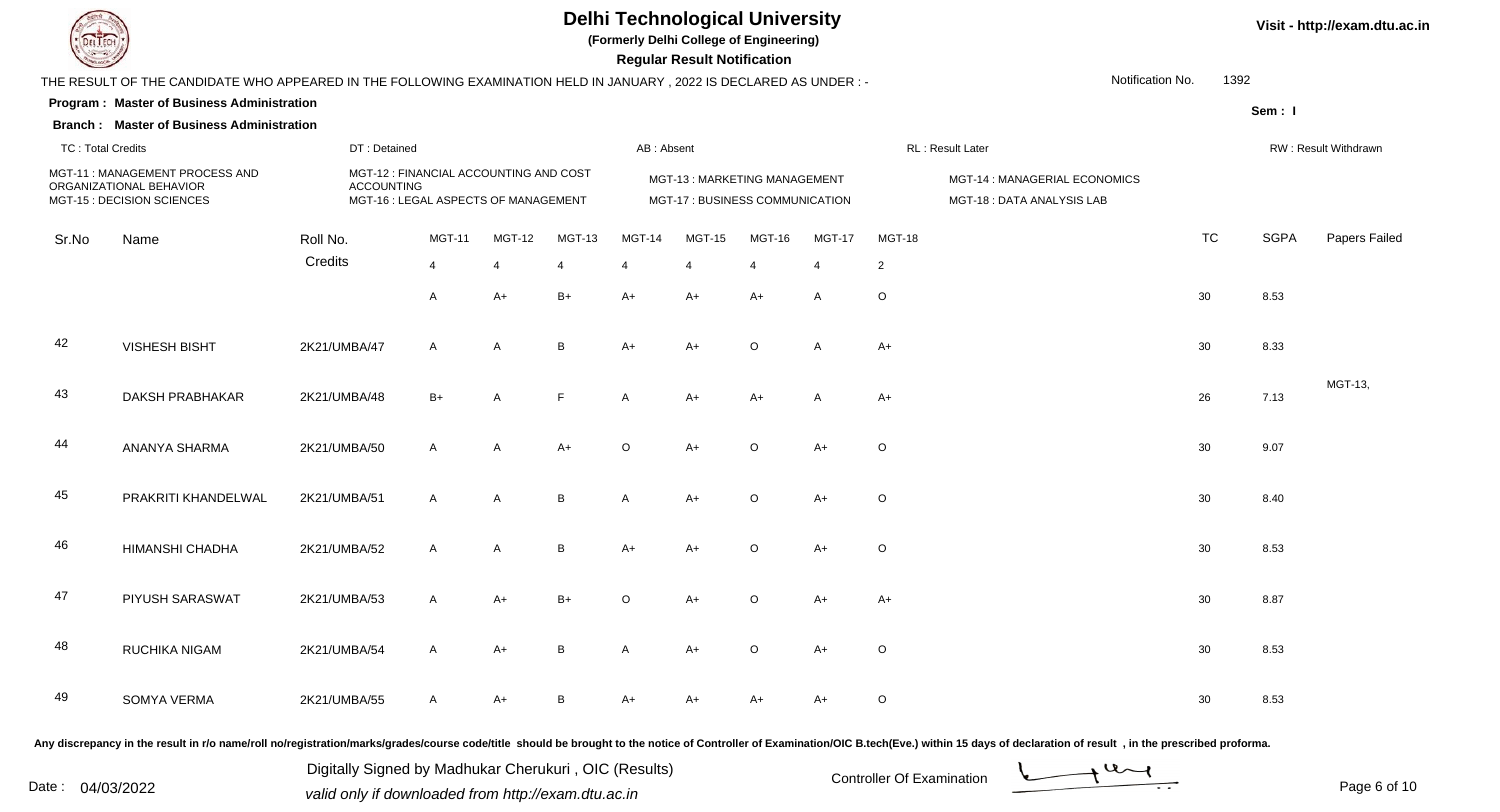

**(Formerly Delhi College of Engineering)**

 **Regular Result Notification**

| <b>County</b>            |                                                                                                                     |              |                                                                                              |               |             |               | <b>Regular Result Notification</b>                                     |         |                |                |                                                            |           |             |                      |
|--------------------------|---------------------------------------------------------------------------------------------------------------------|--------------|----------------------------------------------------------------------------------------------|---------------|-------------|---------------|------------------------------------------------------------------------|---------|----------------|----------------|------------------------------------------------------------|-----------|-------------|----------------------|
|                          | THE RESULT OF THE CANDIDATE WHO APPEARED IN THE FOLLOWING EXAMINATION HELD IN JANUARY, 2022 IS DECLARED AS UNDER :- |              |                                                                                              |               |             |               |                                                                        |         |                |                | Notification No.                                           | 1392      |             |                      |
|                          | Program: Master of Business Administration                                                                          |              |                                                                                              |               |             |               |                                                                        |         |                |                |                                                            |           | Sem: I      |                      |
|                          | <b>Branch: Master of Business Administration</b>                                                                    |              |                                                                                              |               |             |               |                                                                        |         |                |                |                                                            |           |             |                      |
| <b>TC: Total Credits</b> |                                                                                                                     |              | DT: Detained                                                                                 |               |             | AB: Absent    |                                                                        |         |                |                | RL: Result Later                                           |           |             | RW: Result Withdrawn |
|                          | MGT-11: MANAGEMENT PROCESS AND<br>ORGANIZATIONAL BEHAVIOR<br>MGT-15 : DECISION SCIENCES                             |              | MGT-12 : FINANCIAL ACCOUNTING AND COST<br>ACCOUNTING<br>MGT-16 : LEGAL ASPECTS OF MANAGEMENT |               |             |               | <b>MGT-13: MARKETING MANAGEMENT</b><br>MGT-17 : BUSINESS COMMUNICATION |         |                |                | MGT-14 : MANAGERIAL ECONOMICS<br>MGT-18: DATA ANALYSIS LAB |           |             |                      |
| Sr.No                    | Name                                                                                                                | Roll No.     | <b>MGT-11</b>                                                                                | <b>MGT-12</b> | MGT-13      | <b>MGT-14</b> | <b>MGT-15</b>                                                          | MGT-16  | <b>MGT-17</b>  | <b>MGT-18</b>  |                                                            | <b>TC</b> | <b>SGPA</b> | Papers Failed        |
|                          |                                                                                                                     | Credits      | 4                                                                                            | 4             | 4           |               | $\overline{4}$                                                         | 4       | $\overline{4}$ | $\overline{2}$ |                                                            |           |             |                      |
|                          |                                                                                                                     |              | A                                                                                            | $A+$          | B           | $A+$          | $A+$                                                                   | $A+$    | $A+$           | $\circ$        |                                                            | 30        | 8.53        |                      |
| 50                       | <b>RAJAT SHARMA</b>                                                                                                 | 2K21/UMBA/56 | A                                                                                            | A             | $\mathsf C$ | $A+$          | $A+$                                                                   | A+      | $A+$           | $A+$           |                                                            | 30        | 8.20        |                      |
| 51                       | <b>DEV GULYANI</b>                                                                                                  | 2K21/UMBA/57 | A                                                                                            | $B+$          | $B+$        | A             | $A+$                                                                   | $\circ$ | $A+$           | $\circ$        |                                                            | 30        | 8.40        |                      |
| 52                       | <b>SURAJ RAJ</b>                                                                                                    | 2K21/UMBA/59 | A                                                                                            | A             | $\mathsf C$ | $A+$          | $A+$                                                                   | $A+$    | $A+$           | $A+$           |                                                            | 30        | 8.20        |                      |
| 53                       | <b>SUMEET SAGAR</b>                                                                                                 | 2K21/UMBA/60 | $\mathsf{A}$                                                                                 | A             | ${\bf C}$   | A             | $A+$                                                                   | A       | $A+$           | $A+$           |                                                            | 30        | 7.93        |                      |
| 54                       | <b>DHARAK GOSWAMI</b>                                                                                               | 2K21/UMBA/61 | $B+$                                                                                         | $B+$          | B           | $A+$          | $A+$                                                                   | $A+$    | $\overline{A}$ | $A+$           |                                                            | 30        | 7.93        |                      |
| 55                       | <b>AMAN RATHOR</b>                                                                                                  | 2K21/UMBA/62 | A                                                                                            | A             | $A+$        | $\circ$       | $A+$                                                                   | $\circ$ | $A+$           | $A+$           |                                                            | 30        | 9.00        |                      |
| 56                       | KAVYA                                                                                                               | 2K21/UMBA/63 | $A+$                                                                                         | $A+$          | B           | $A+$          | $A+$                                                                   | $\circ$ | $A+$           | $\circ$        |                                                            | 30        | 8.80        |                      |
| 57                       | ARDHENDU SHEKHAR<br><b>MISHRA</b>                                                                                   | 2K21/UMBA/64 | A                                                                                            | A             | C           | A+            | $A+$                                                                   | $\circ$ | A+             | A+             |                                                            | 30        | 8.33        |                      |

Any discrepancy in the result in r/o name/roll no/registration/marks/grades/course code/title should be brought to the notice of Controller of Examination/OIC B.tech(Eve.) within 15 days of declaration of result, in the pr

Date : 04/03/2022 valid only if downloaded from http://exam.dtu.ac.in<br>
Date : 04/03/2022 valid only if downloaded from http://exam.dtu.ac.in Digitally Signed by Madhukar Cherukuri , OIC (Results)

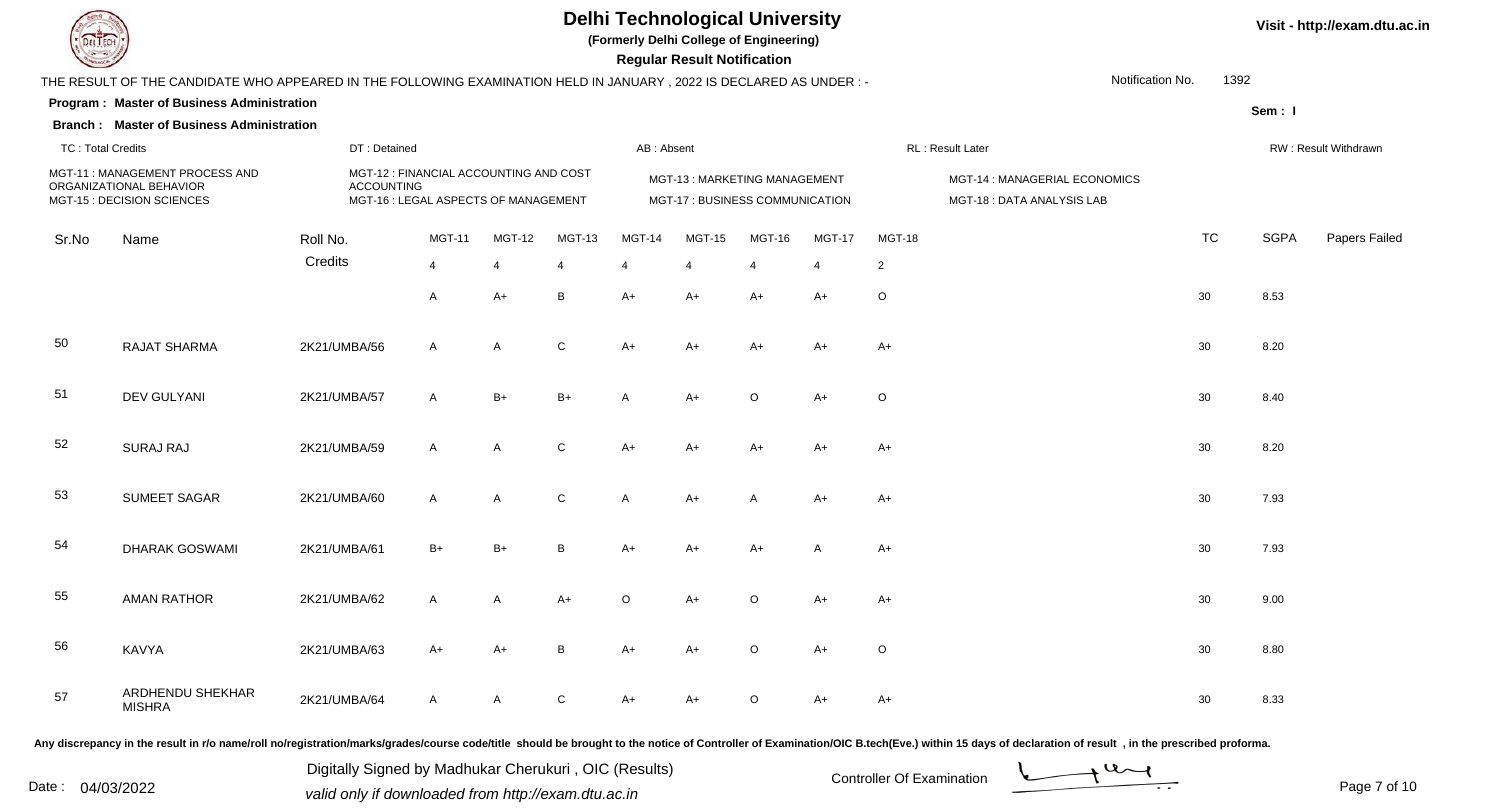

**(Formerly Delhi College of Engineering)**

 **Regular Result Notification**

| <b>Course Legal District Designation of the Course of the Course of the Course of the Course of the Course of the Course of the Course of the Course of The Course of The Course of The Course of The Course of The Course of Th</b> |                                                                                                                     |              |                                                                                                     |                |              |              |                | Regular Result Notification                                     |         |                |                |                                                            |           |             |                      |
|--------------------------------------------------------------------------------------------------------------------------------------------------------------------------------------------------------------------------------------|---------------------------------------------------------------------------------------------------------------------|--------------|-----------------------------------------------------------------------------------------------------|----------------|--------------|--------------|----------------|-----------------------------------------------------------------|---------|----------------|----------------|------------------------------------------------------------|-----------|-------------|----------------------|
|                                                                                                                                                                                                                                      | THE RESULT OF THE CANDIDATE WHO APPEARED IN THE FOLLOWING EXAMINATION HELD IN JANUARY, 2022 IS DECLARED AS UNDER :- |              |                                                                                                     |                |              |              |                |                                                                 |         |                |                | Notification No.                                           | 1392      |             |                      |
|                                                                                                                                                                                                                                      | <b>Program: Master of Business Administration</b>                                                                   |              |                                                                                                     |                |              |              |                |                                                                 |         |                |                |                                                            |           | Sem: I      |                      |
|                                                                                                                                                                                                                                      | <b>Branch: Master of Business Administration</b>                                                                    |              |                                                                                                     |                |              |              |                |                                                                 |         |                |                |                                                            |           |             |                      |
| <b>TC: Total Credits</b>                                                                                                                                                                                                             |                                                                                                                     |              | DT: Detained                                                                                        |                |              |              | AB: Absent     |                                                                 |         |                |                | RL: Result Later                                           |           |             | RW: Result Withdrawn |
|                                                                                                                                                                                                                                      | MGT-11: MANAGEMENT PROCESS AND<br>ORGANIZATIONAL BEHAVIOR<br>MGT-15 : DECISION SCIENCES                             |              | MGT-12 : FINANCIAL ACCOUNTING AND COST<br><b>ACCOUNTING</b><br>MGT-16 : LEGAL ASPECTS OF MANAGEMENT |                |              |              |                | MGT-13: MARKETING MANAGEMENT<br>MGT-17 : BUSINESS COMMUNICATION |         |                |                | MGT-14 : MANAGERIAL ECONOMICS<br>MGT-18: DATA ANALYSIS LAB |           |             |                      |
| Sr.No                                                                                                                                                                                                                                | Name                                                                                                                | Roll No.     |                                                                                                     | MGT-11         | MGT-12       | MGT-13       | MGT-14         | <b>MGT-15</b>                                                   | MGT-16  | <b>MGT-17</b>  | MGT-18         |                                                            | <b>TC</b> | <b>SGPA</b> | Papers Failed        |
|                                                                                                                                                                                                                                      |                                                                                                                     | Credits      |                                                                                                     | $\overline{4}$ | 4            | 4            | $\overline{4}$ | $\overline{4}$                                                  | 4       | $\overline{4}$ | $\overline{2}$ |                                                            |           |             |                      |
|                                                                                                                                                                                                                                      |                                                                                                                     |              |                                                                                                     | $\overline{A}$ | A            | $\mathbf C$  | $A+$           | $A+$                                                            | $\circ$ | $A+$           | $A+$           |                                                            | 30        | 8.33        |                      |
| 58                                                                                                                                                                                                                                   | <b>CHHAVI SAINI</b>                                                                                                 | 2K21/UMBA/65 |                                                                                                     | $\mathsf{A}$   | $A+$         | $\mathsf{A}$ | $A+$           | $A+$                                                            | $A+$    | $A+$           | $A+$           |                                                            | 30        | 8.73        |                      |
| 59                                                                                                                                                                                                                                   | <b>RISHEL PURI</b>                                                                                                  | 2K21/UMBA/66 |                                                                                                     | $B+$           | A            | B            | $A+$           | $A+$                                                            | $A+$    | $A+$           | $A+$           |                                                            | 30        | 8.20        |                      |
| 60                                                                                                                                                                                                                                   | <b>AMRITA SINGH</b>                                                                                                 | 2K21/UMBA/67 |                                                                                                     | $\mathsf{A}$   | $A+$         | A            | $A+$           | $A+$                                                            | $\circ$ | $A+$           | $\circ$        |                                                            | 30        | 8.93        |                      |
| -61                                                                                                                                                                                                                                  | <b>VIKAS</b>                                                                                                        | 2K21/UMBA/68 |                                                                                                     | $\mathsf{A}$   | A            | $\mathsf{C}$ | $A+$           | $A+$                                                            | $A+$    | A              | $A+$           |                                                            | 30        | 8.07        |                      |
| 62                                                                                                                                                                                                                                   | <b>DIVYA BURMAN</b>                                                                                                 | 2K21/UMBA/69 |                                                                                                     | $A+$           | A+           | A            | $A+$           | $A+$                                                            | $\circ$ | $\circ$        | $\circ$        |                                                            | 30        | 9.20        |                      |
| 63                                                                                                                                                                                                                                   | <b>GAURAV DHALL</b>                                                                                                 | 2K21/UMBA/70 |                                                                                                     | $\mathsf{A}$   | A            | A            | $A+$           | $A+$                                                            | $\circ$ | $A+$           | $\circ$        |                                                            | 30        | 8.80        |                      |
| 64                                                                                                                                                                                                                                   | SHREYA MENON                                                                                                        | 2K21/UMBA/71 |                                                                                                     | $\overline{A}$ | $\mathsf{A}$ | B            | A              | $\circ$                                                         | $A+$    | $A+$           | $\circ$        |                                                            | 30        | 8.40        |                      |
| 65                                                                                                                                                                                                                                   | <b>ABHISHEK ARYA</b>                                                                                                | 2K21/UMBA/72 |                                                                                                     | $\mathsf{A}$   | A            | $B+$         | $A+$           | $\circ$                                                         | $\circ$ | $A+$           | $\circ$        |                                                            | 30        | 8.80        |                      |

Any discrepancy in the result in r/o name/roll no/registration/marks/grades/course code/title should be brought to the notice of Controller of Examination/OIC B.tech(Eve.) within 15 days of declaration of result, in the pr

Date : 04/03/2022 valid only if downloaded from http://exam.dtu.ac.in<br>valid only if downloaded from http://exam.dtu.ac.in Digitally Signed by Madhukar Cherukuri , OIC (Results)

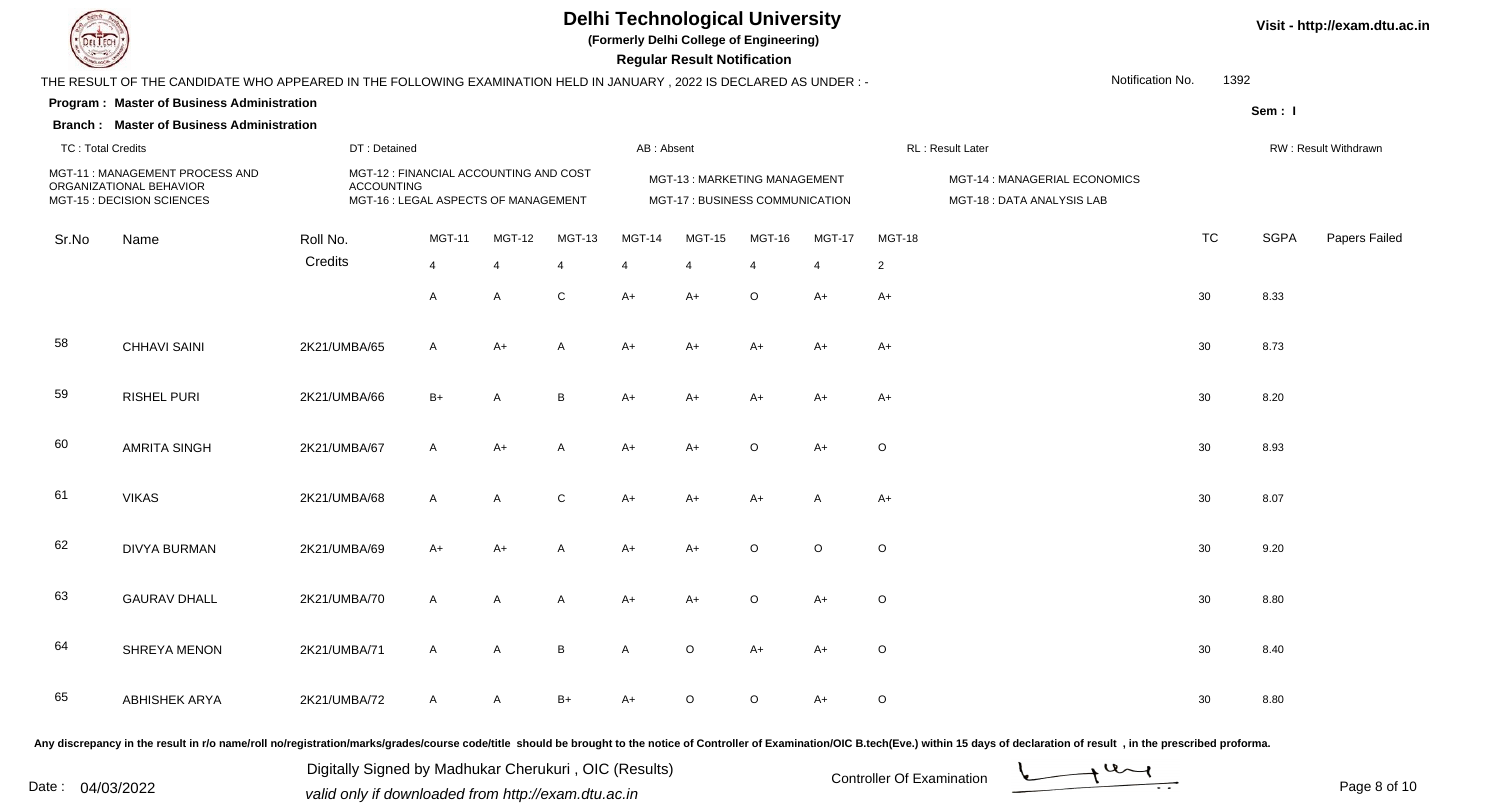

**(Formerly Delhi College of Engineering)**

 **Regular Result Notification**

| <b>Contract of the Contract of the Contract of The Contract of The Contract of The Contract of The Contract of The Contract of The Contract of The Contract of The Contract of The Contract of The Contract of The Contract of T</b> |                                                                                                                     |                   |                                                                                |                |                |               | Regular Result Notification                                     |                         |                |                |                                                            |                  |             |                      |
|--------------------------------------------------------------------------------------------------------------------------------------------------------------------------------------------------------------------------------------|---------------------------------------------------------------------------------------------------------------------|-------------------|--------------------------------------------------------------------------------|----------------|----------------|---------------|-----------------------------------------------------------------|-------------------------|----------------|----------------|------------------------------------------------------------|------------------|-------------|----------------------|
|                                                                                                                                                                                                                                      | THE RESULT OF THE CANDIDATE WHO APPEARED IN THE FOLLOWING EXAMINATION HELD IN JANUARY, 2022 IS DECLARED AS UNDER :- |                   |                                                                                |                |                |               |                                                                 |                         |                |                |                                                            | Notification No. | 1392        |                      |
|                                                                                                                                                                                                                                      | Program: Master of Business Administration                                                                          |                   |                                                                                |                |                |               |                                                                 |                         |                |                |                                                            |                  | Sem: I      |                      |
|                                                                                                                                                                                                                                      | <b>Branch: Master of Business Administration</b>                                                                    |                   |                                                                                |                |                |               |                                                                 |                         |                |                |                                                            |                  |             |                      |
| <b>TC: Total Credits</b>                                                                                                                                                                                                             |                                                                                                                     | DT: Detained      |                                                                                |                |                | AB: Absent    |                                                                 |                         |                |                | RL: Result Later                                           |                  |             | RW: Result Withdrawn |
|                                                                                                                                                                                                                                      | MGT-11: MANAGEMENT PROCESS AND<br>ORGANIZATIONAL BEHAVIOR<br>MGT-15 : DECISION SCIENCES                             | <b>ACCOUNTING</b> | MGT-12 : FINANCIAL ACCOUNTING AND COST<br>MGT-16 : LEGAL ASPECTS OF MANAGEMENT |                |                |               | MGT-13: MARKETING MANAGEMENT<br>MGT-17 : BUSINESS COMMUNICATION |                         |                |                | MGT-14 : MANAGERIAL ECONOMICS<br>MGT-18: DATA ANALYSIS LAB |                  |             |                      |
| Sr.No                                                                                                                                                                                                                                | Name                                                                                                                | Roll No.          | <b>MGT-11</b>                                                                  | <b>MGT-12</b>  | <b>MGT-13</b>  | <b>MGT-14</b> | <b>MGT-15</b>                                                   | <b>MGT-16</b>           | <b>MGT-17</b>  | <b>MGT-18</b>  |                                                            | <b>TC</b>        | <b>SGPA</b> | Papers Failed        |
|                                                                                                                                                                                                                                      |                                                                                                                     | Credits           | $\overline{4}$                                                                 | $\overline{4}$ | $\overline{4}$ | 4             | $\overline{4}$                                                  | $\overline{\mathbf{4}}$ | $\overline{4}$ | $\overline{2}$ |                                                            |                  |             |                      |
|                                                                                                                                                                                                                                      |                                                                                                                     |                   | A                                                                              | A              | $B+$           | $A+$          | $\circ$                                                         | $\circ$                 | $A+$           | $\mathsf O$    |                                                            | 30               | 8.80        |                      |
| 66                                                                                                                                                                                                                                   | MRINAL MITTAL                                                                                                       | 2K21/UMBA/73      | $\mathsf{A}$                                                                   | A              | B              | $A+$          | $\circ$                                                         | $A+$                    | $A+$           | $\circ$        |                                                            | 30               | 8.53        |                      |
| 67                                                                                                                                                                                                                                   | AKSHITA SRIVASTAVA                                                                                                  | 2K21/UMBA/74      | $\mathsf{A}$                                                                   | $\mathsf{A}$   | A              | $A+$          | $A+$                                                            | $A+$                    | $A+$           | $\circ$        |                                                            | 30               | 8.67        |                      |
| 68                                                                                                                                                                                                                                   | <b>SHIVANGI TRIPATHI</b>                                                                                            | 2K21/UMBA/75      | $B+$                                                                           | $B+$           | F              | Α             | $\circ$                                                         | $\circ$                 | $A+$           | $\circ$        |                                                            | 26               | 7.47        | MGT-13,              |
| 69                                                                                                                                                                                                                                   | <b>ISHAN</b>                                                                                                        | 2K21/UMBA/76      | $\mathsf{A}$                                                                   | A              | $\circ$        | $A+$          | $\circ$                                                         | $\circ$                 | $A+$           | $\circ$        |                                                            | 30               | 9.20        |                      |
| 70                                                                                                                                                                                                                                   | <b>DIMPLE PAL</b>                                                                                                   | 2K21/UMBA/77      | A                                                                              | $A+$           | $B+$           | $A+$          | $\circ$                                                         | $\circ$                 | $A+$           | $\mathsf O$    |                                                            | 30               | 8.93        |                      |
| 71                                                                                                                                                                                                                                   | RIDHIMA SRIVASTAVA                                                                                                  | 2K21/UMBA/78      | $\mathsf{A}$                                                                   | $A+$           | $A+$           | $A+$          | $\circ$                                                         | $A+$                    | $A+$           | $\circ$        |                                                            | 30               | 9.07        |                      |
| 72                                                                                                                                                                                                                                   | MRIDULA RAO                                                                                                         | 2K21/UMBA/79      | $\mathsf{A}$                                                                   | $\mathsf{A}$   | $A+$           | $A+$          | $\circ$                                                         | $\Omega$                | $\circ$        | $\circ$        |                                                            | 30               | 9.20        |                      |
| 73                                                                                                                                                                                                                                   | SONAM                                                                                                               | 2K21/UMBA/80      | $B+$                                                                           | А              | C              | $A+$          | $\circ$                                                         | $\circ$                 | $A+$           | $\circ$        |                                                            | 30               | 8.40        |                      |
|                                                                                                                                                                                                                                      |                                                                                                                     |                   |                                                                                |                |                |               |                                                                 |                         |                |                |                                                            |                  |             |                      |

Any discrepancy in the result in r/o name/roll no/registration/marks/grades/course code/title should be brought to the notice of Controller of Examination/OIC B.tech(Eve.) within 15 days of declaration of result, in the pr

Date : 04/03/2022 valid only if downloaded from http://exam.dtu.ac.in<br>
Date : 04/03/2022 valid only if downloaded from http://exam.dtu.ac.in Digitally Signed by Madhukar Cherukuri , OIC (Results)